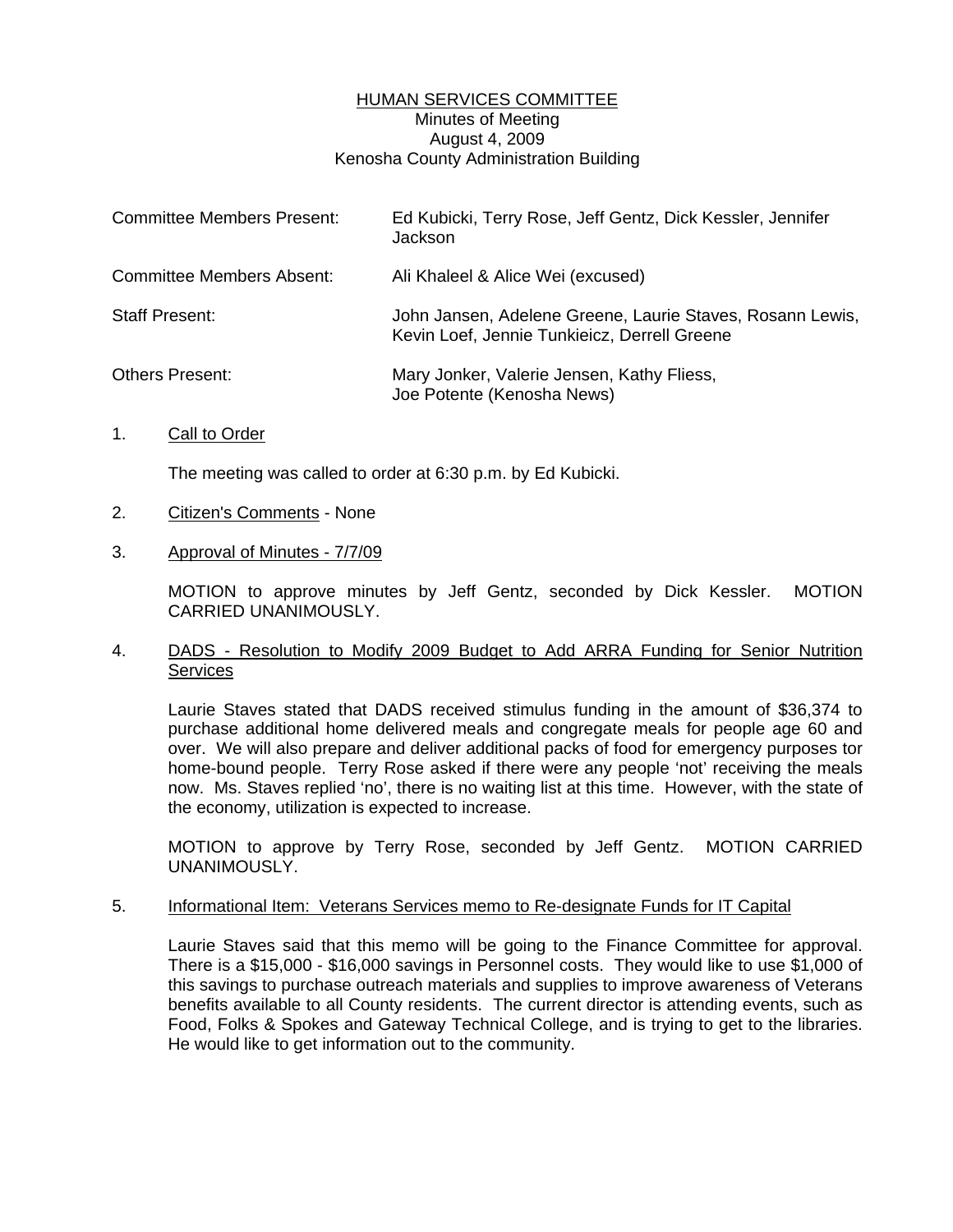They would also like to use \$6,300 of the unspent 2008 IT carryover funds to replace a 20+ year old information system which has limited reporting capability and outdated technology. They would purchase updated software and hardware to increase efficiency reporting and implement an electronic case file system for all County Vets. This will be very helpful for clients and use very little paperwork. The use of the IT carryover has been approved by the IT Director.

### 6. **Informational Item: Brookside Memo to Request Change in 2009 Capital Outlay Budget**

 Laurie Staves stated that this memo will also be going to the Finance Committee for approval. We had \$20,000 budgeted to replace the dining room chairs at Brookside, but we got an excellent pricing and saved \$14,000. There are some items we would like to purchase with that savings. We can purchase a patient lift at a savings of 40% this year, eliminating this request from the 2010 budget. One of our residents needs a Rock N Go Wheelchair to keep from falling out. We need more parking spaces for employees in the back. We plan to add 6 spaces this year and 6 more in 2010. This will be done in cement because it's cheaper than blacktop. The rest is for miscellaneous items. There is currently \$5,600 in a Miscellaneous line item for emergency repairs and purchases. For example, we have had to make considerable air conditioning repairs this year for approximately \$5,000. The \$4,263 additional amount will be added to this line item.

#### 7. Informational Item: W-2 Program Information

 Laurie Staves distributed some handouts, stating that at the last meeting, this information was requested. She explained the Recap of the W-2 Program Budget. We are able to pay for \$656,000 in personnel from the W-2 program. This is about 8 County FTEs. Contracted services total \$894,000 in W-2 funding and \$196,000 for the Child Care Center. This funds approximately 37 contracted FTEs. W-2 benefits total \$2.3 million in 2010.

 We were about \$180,000 short in 2008 benefits but were awarded \$600,000 more to continue in 2009. We had a \$1.4 million budget for W-2 benefits, plus the \$600,000 that came through which gives us \$2 million in 2009. The State is increasing the amount to \$2.3 million for the next year. This is about a \$300,000 increase. More benefits are being paid through Kenosha County, and the State realizes that and has always made us whole since the W-2 program began in 1997.

 We can also use W-2 funding for building rental/occupancy charges of \$163,000 and other funding sources of \$111,000. Because of the collaboration between the Division of Workforce Development (DWD) and the Division of Children & Family Services (DCFS) to implement the Single Service Plan to serve the family as a whole, we can draw down funding from W-2 in the amount of \$189,000 and can use almost \$300,000 of other funding sources. Total levy of \$335,000 is used towards funding other divisions within the Department of Human Services. There is no levy included in the W-2 program. It is the collaboration effort between DCFS and DWD that gives us the opportunity to use our levy as a match to drawdown other federal/state funding.

 The July 2009 caseload was over 15,200 unduplicated DWD cases, of which 400 were W-2 or only 3%. There will still be 14,800 cases remaining to be served outside of the W-2 Program.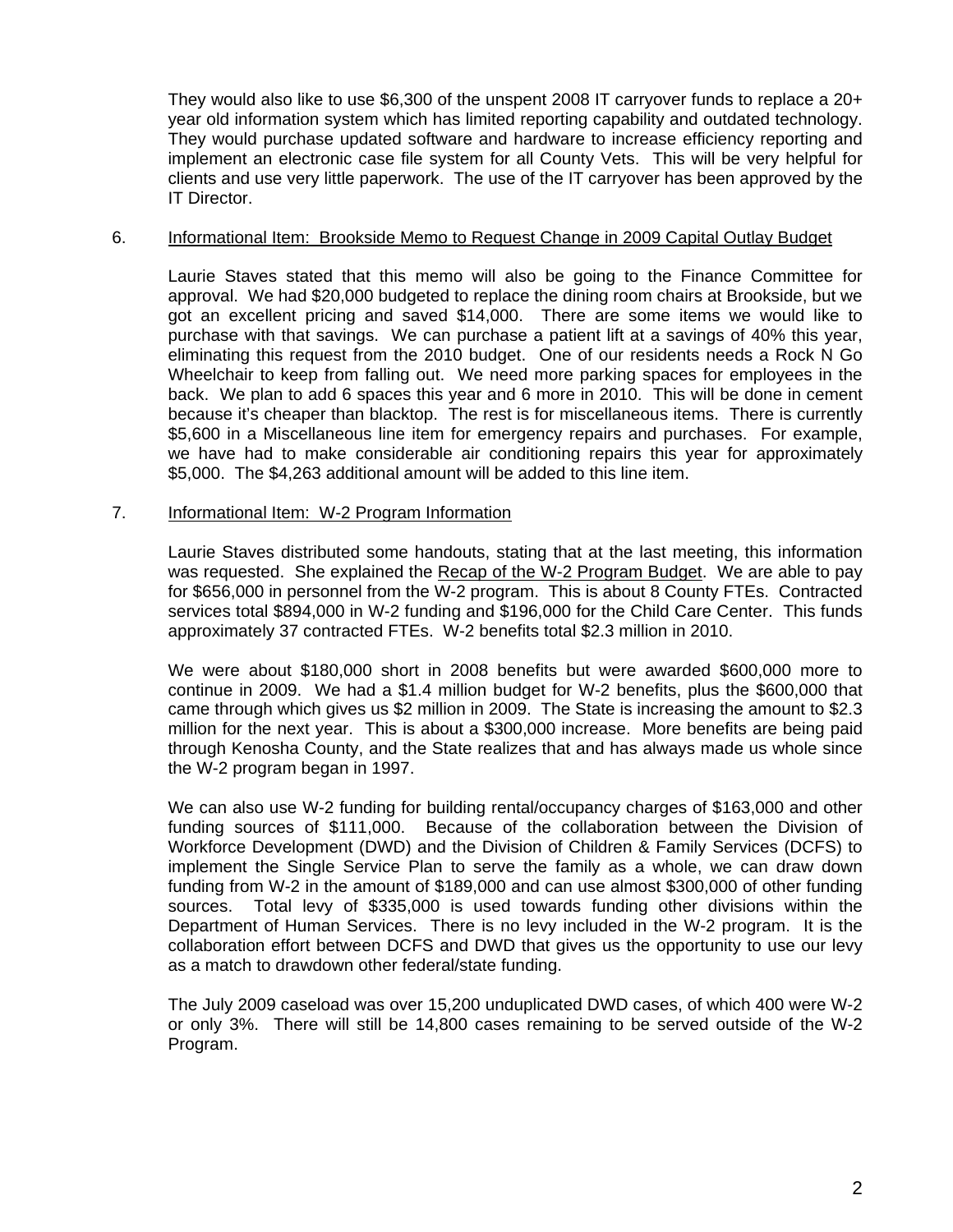The Additional Levy needed Without the W-2 Program is approximately \$427,000. This amount is in addition to the current \$335,000, for a total of more than \$760,000 total levy. Without W-2, there would be a reduction in the County workforce of 8 employees and 37 contracted FTEs. We will still need to fund interpreter services and the administration/support for Holiday House through additional levy of \$9,750. We will still need to pay building rental - additional levy of \$137,801. The DCFS/DWD Collaboration funding sources would go away. However, the families DCFS serves would not - additional levy of \$242,380. We also lose \$37,227 in Other DHS allocation. \$427,158 additional levy is needed without the W-2 Program. We did review this with the County Executive and he does support the continuation of the W-2 program by Kenosha County. We won't know until mid-September if we will be awarded the W-2 Program for 2010-2011.

 Adelene Greene stated there was an increase of 12 W-2 cases from June to July. On 6/1, there were 379. On 7/1, there were 391. Terry Rose asked: If this trend continues into 2010, how would we fund this deficit? Ms. Staves replied that the State 'did' make us whole in 2009 for 2008, and we will be receiving \$300,000 more in 2010. We will have better numbers in September. We can't tell you today what 2010 will be but we have always maximized our ability to use levy as a match to drawdown other funding sources and will use levy as a last resort.

 Terry Rose again asked how we will fund this deficit. Ms. Staves responded that when the RFP was issued, many counties asked the State if they would provide written assurance that they would be made whole. The State said they would continue every effort to make counties whole. Kenosha County has been made whole every single contract.

 Jennifer Jackson asked what the worker caseload is. Adelene Greene replied that every Economic Support worker has over 540 cases. We have 31 ES workers. Ms. Jackson said that her fear is that workers are going to be so overloaded that clients will not be properly served. She asked if additional case workers would need to be hired to better manage this caseload. Ms. Greene replied that our clients let us know if they are not happy and not getting the services they are requesting. The State also has Performance Guidelines we are required to meet under the W-2 contract for customer service.

 Ms. Jackson acknowledged that without W-2, we would immediately be out \$500,000. She asked if the contracts will go out to bid if we get the W-2 Program. Ms. Greene replied that 2011 is the next time they will go out to bid. Ms. Staves added that each agency receives a budget amount every year which is their annual contract amount to set their budget.

 Ms. Greene said that overall, from June to July, cases increased by 100. W-2 cases increased by 12.

Ms. Staves said that we have had the W-2 Program since 1997, when it started.

 Mr. Rose asked who paid for the benefits of the 37 contracted employees. Ms. Staves responded that their employer pays for those benefits.

 Ms. Staves said that everyone works a 40-hour week. If we were to move the 47.5 contracted employees to County union and non-rep positions, the cost would be 63% higher. Ms. Jackson requested a copy of the report with this information.

 Ed Kubicki asked for the total number of contracted employees in DHS. Ms. Staves will get that information.